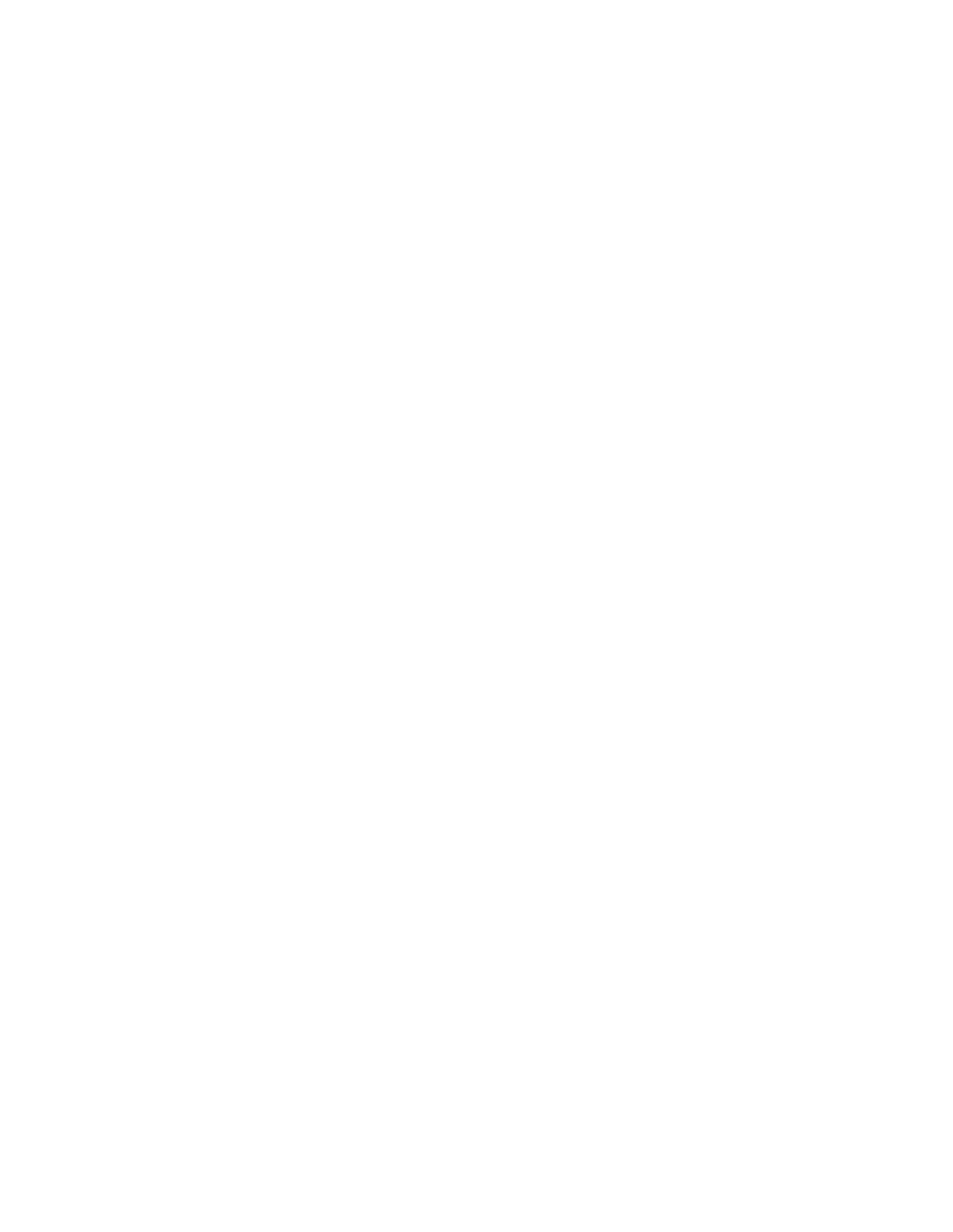## **TABLE OF CONTENTS**

| THE RODRIGUEZ EVIDENCE SHOULD HAVE BEEN<br>$\mathbf{I}$ .<br>OMITTED AND COUNSEL WAS INEFFECTIVE FOR                                                   |
|--------------------------------------------------------------------------------------------------------------------------------------------------------|
| The Circuit Court had an Obligation to act as<br>$A_{\cdot}$<br>a Gatekeeper, Even Absent Defense Counsel's                                            |
| Regardless of who was Required to Initiate<br>В.<br>Daubert Vetting, the Rodriguez Evidence<br>Would not Survive the Challenge3                        |
| Even if the Rodriguez Evidence Would Have<br>$C_{\cdot}$<br>Survived a <i>Daubert</i> Challenge, Cameron's<br>Counsel Should Nonetheless Have Attacked |
| THE PROSECUTOR'S CLOSING ARGUMENT WAS<br>Н.<br>PLAIN ERROR WARRANTING A NEW TRIAL, AND<br>CAMERON'S ATTORNEY WAS INEFFECTIVE FOR                       |
| III. LACK OF SUCCESS ON THE MERITS OF CAMERON'S<br>ALTERNATIVE CLAIMS IS A CONDITION<br>PRECEDENT TO RELIEF IN THE INTERESTS OF<br>JUSTICE.            |
| $\textbf{CONCLUSION}.\textcolor{red}{\textbf{11}} \textbf{1}$                                                                                          |
|                                                                                                                                                        |
| CERTIFICATION OF FILING BY THIRD-PARTY                                                                                                                 |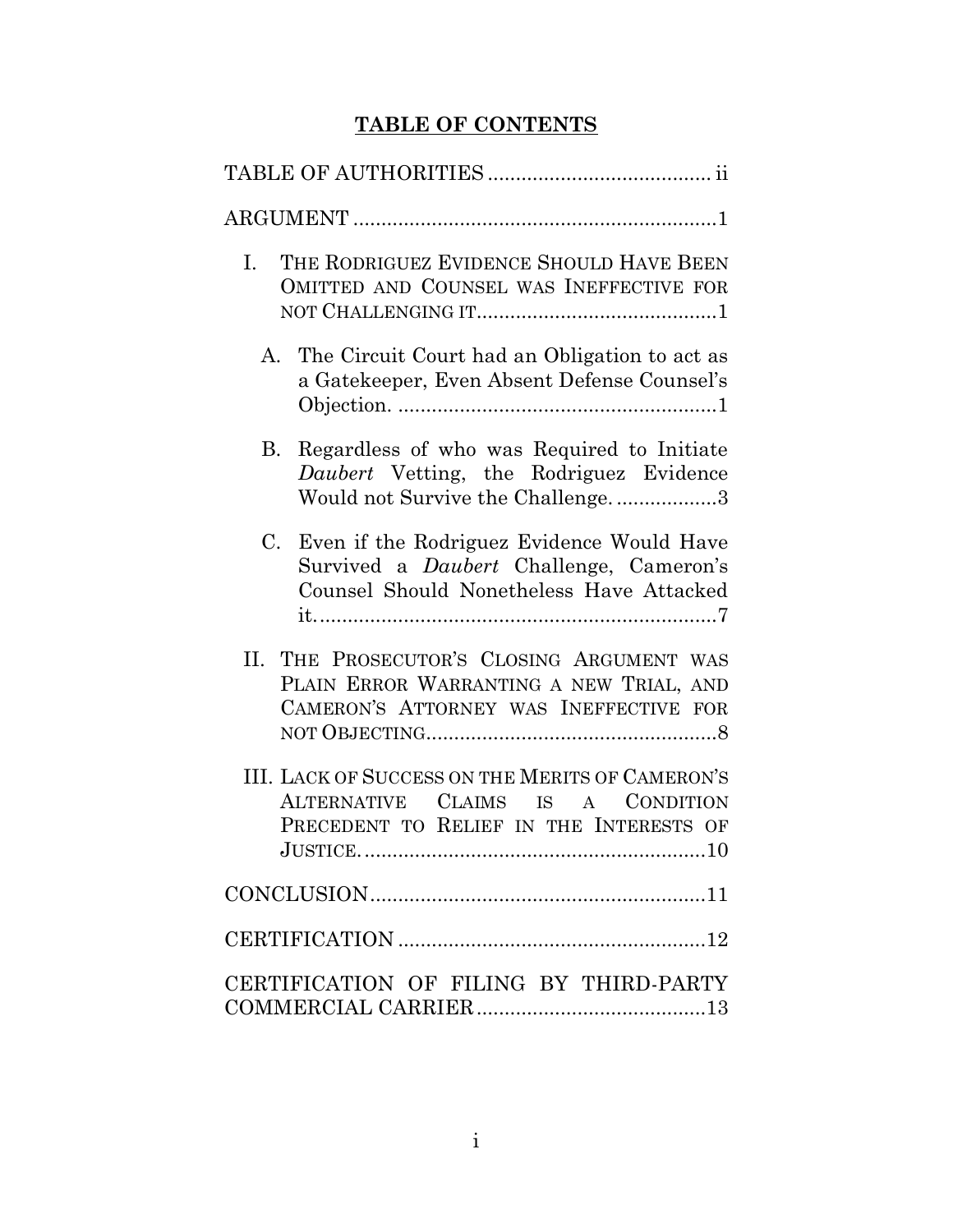## **TABLE OF AUTHORITIES**

## **CASES**

<span id="page-3-0"></span>

| Clark v. Takata Corp., 192 F.3d 750 (7th Cir. 1999). 3                                                                                                        |
|---------------------------------------------------------------------------------------------------------------------------------------------------------------|
| Daubert v. Merrell Dow Pharmaceuticals, Inc.,                                                                                                                 |
| EEOC v. Beauty Enterp., Inc.,                                                                                                                                 |
| In re Application of the United States for an Order for<br>Prospective Cell Site Location Information on a<br>Certain Cellular Telephone, 460 F. Supp. 2d 448 |
| Kumho Tire Co. v. Carmichael,                                                                                                                                 |
| Mike's Train House, Inc., v. Lionell LLC,                                                                                                                     |
| State v. Davidson, 2000 WI 91,                                                                                                                                |
| State v. Giese, 2014 WI App 92,                                                                                                                               |
| <i>State v. Hicks</i> , 202 Wis. 2d 150,                                                                                                                      |
| <i>State v. Jones, 2010</i> WI App 133,                                                                                                                       |
| <i>State v. Kandutsch, 2011 WI 78,</i>                                                                                                                        |
| State v. Kucharski, 2015 WI 64,                                                                                                                               |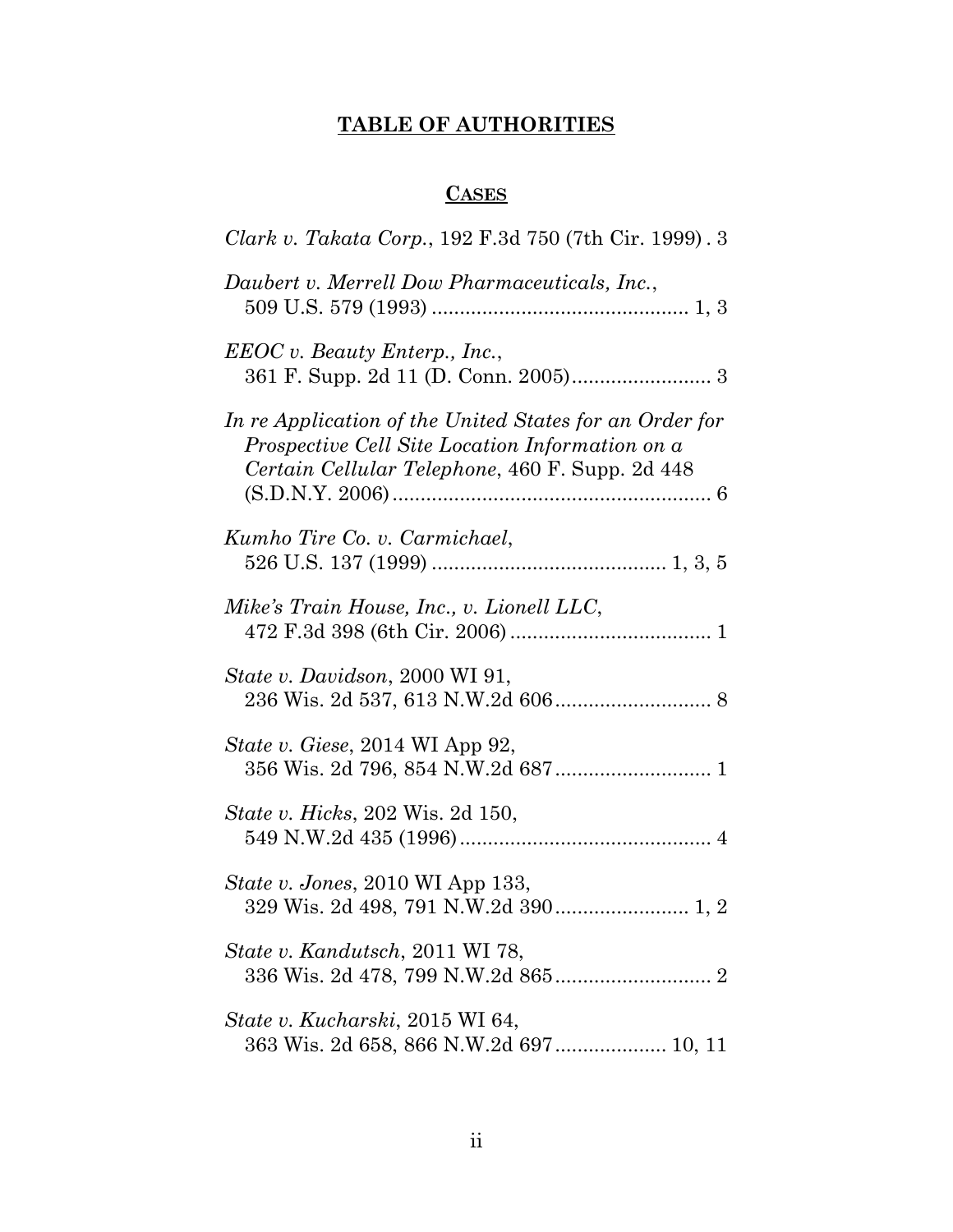| State v. Machner, 92 Wis. 2d 797,                          |
|------------------------------------------------------------|
| <i>State v. Mayer</i> , 220 Wis. 2d 419,                   |
| State v. Miller, 2012 WI App 68,                           |
| <i>Strickland v. Washington, 466 U.S. 668 (1984)  6, 8</i> |
| United States v. Bates, 240 F.3d 1073,                     |
|                                                            |

## **STATUTES**

## **SCHOLARLY ARTICLES**

| Aaron Blank, The Limitations & Admissibility of            |
|------------------------------------------------------------|
| Using Historical Cellular Site Data to Track the           |
| Location of a Cellular Phone, 18 Rich. J.L. & Tech.        |
| 3, 13-14 (2011) (available at                              |
| http://jolt.richmond.edu/v18i1/article3.pdf) 4             |
| Matthew Tart, et al., <i>Historic cell site analysis</i> – |
| Overview of principles and survey methodologies, 8         |
|                                                            |
| Michael Cherry, et al., <i>Cell Tower Junk Science</i> , 4 |
| Nat'l Legal Aid & Def. Ass'n: Cornerstone                  |
|                                                            |
| Nat'l Research Council, Strengthening Forensic             |
| Science in the United States: A Path Forward (Nat'l        |
|                                                            |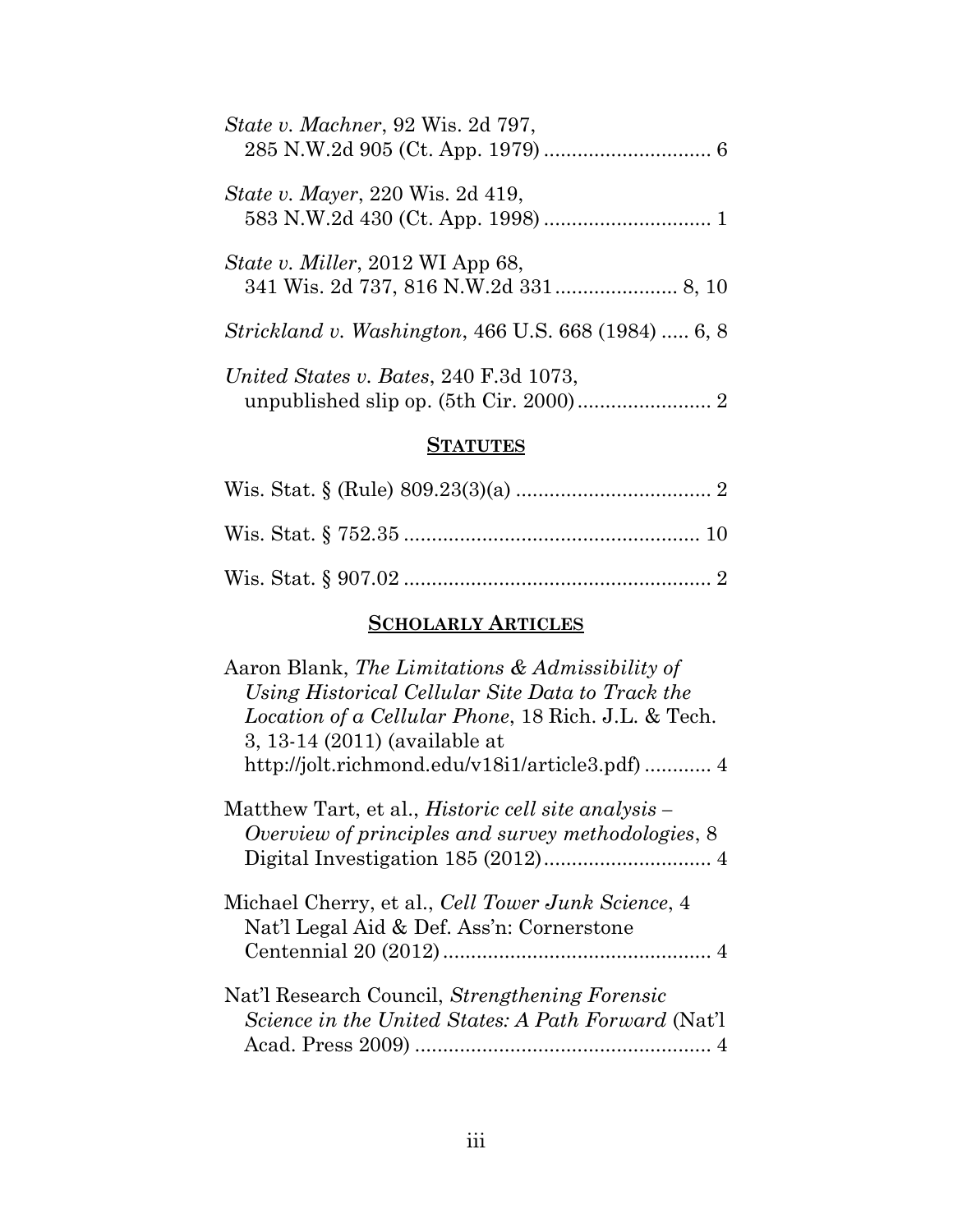## **OTHER AUTHORITIES**

| Spencer S. Hsu, Federal review stalled after finding<br>forensic errors by FBI lab unit spanned two<br><i>decades</i> , Washington Post, July 19, 2014 (available<br>at http://wapo.st/1oIkydK) (link shortened by |
|--------------------------------------------------------------------------------------------------------------------------------------------------------------------------------------------------------------------|
| Spencer S. Hsu, U.S. reviewing 27 death penalty<br>convictions for FBI forensic testimony errors,<br>Washington Post, July 17, 2013 (available at<br>http://wapo.st/1qP20Lc) (link shortened by                    |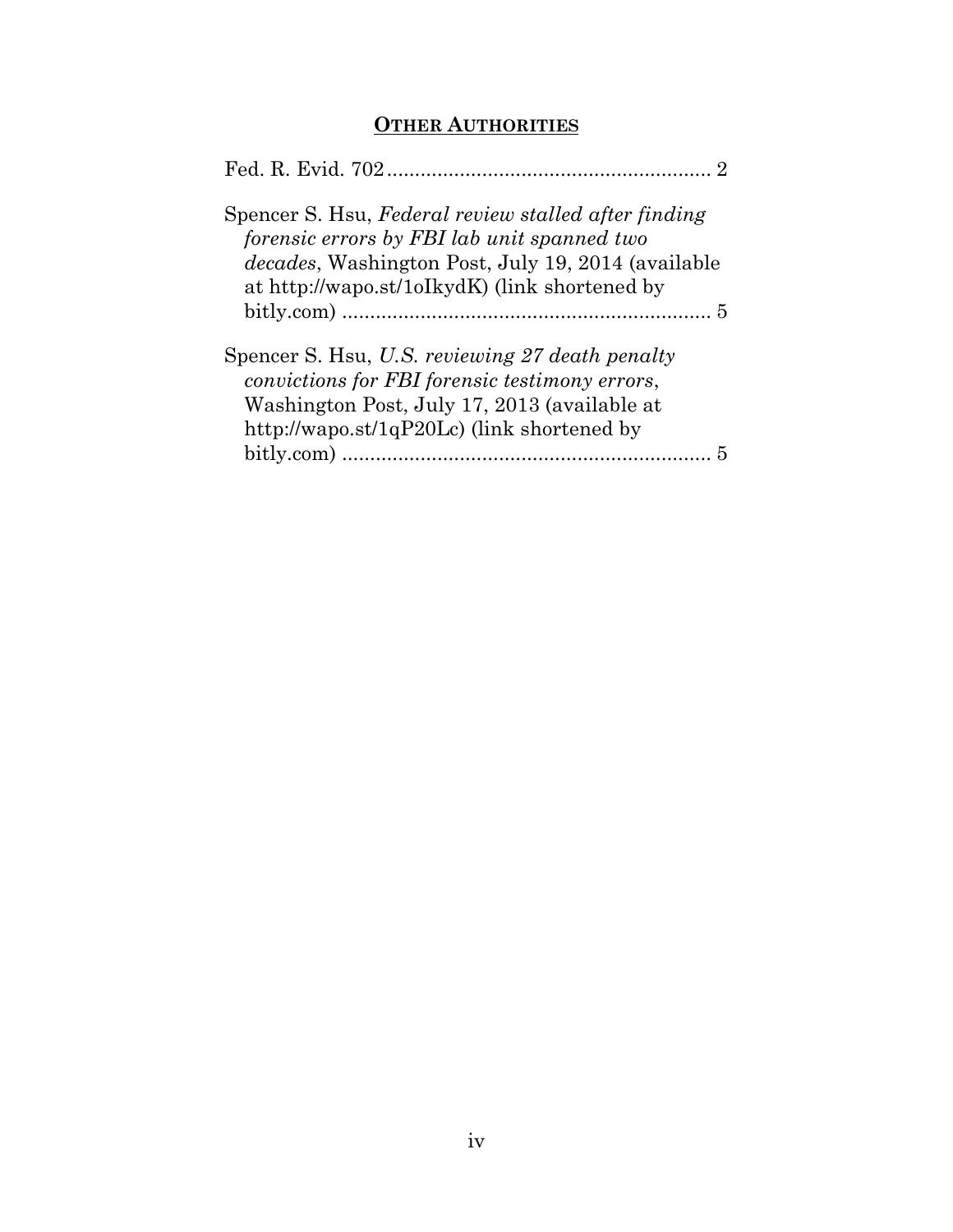#### **ARGUMENT**

<span id="page-6-1"></span><span id="page-6-0"></span>**I. THE RODRIGUEZ EVIDENCE SHOULD HAVE BEEN OMITTED AND COUNSEL WAS INEFFECTIVE FOR NOT CHALLENGING IT.**

### <span id="page-6-2"></span>**A. The Circuit Court had an Obligation to act as a Gatekeeper, Even Absent Defense Counsel's Objection.**

It is Cameron's position that a plain reading of *Daubert* demonstrates that a circuit court must act to ensure that only reliable expert testimony is presented to the jury, regardless of any objection. *See Daubert v. Merrell Dow Pharmaceuticals, Inc.*, 509 U.S. 579, 592- 93 (1993). Such sua sponte action is necessary to fulfill the court's role as a gatekeeper, which *Daubert*  established and later Supreme Court cases have elucidated. *See Kumho Tire Co. v. Carmichael*, 526 U.S. 137, 147 (1999). Under that principle, argues Cameron, the circuit court erred in the instant case insofar as it unquestionably did not act as a gatekeeper when faced with expert witness testimony. *See Mike's Train House, Inc., v. Lionell LLC*, 472 F.3d 398, 407 (6th Cir. 2006)*.*

The State takes the contrary position, arguing that an objection is necessary. St.'s Br. at 6-7. In support of its contention, the State points to *State v. Mayer*, 220 Wis. 2d 419, 430, 583 N.W.2d 430 (Ct. App. 1998). *Id.* at 5. But, *Mayer* is distinguishable; its rule was developed under Wisconsin's old expert-witness law, *see* 220 Wis. 2d at 429, 583 N.W.2d at 434, which was notably lax compared to the new rules, *see State v. Jones*, 2010 WI App 133, ¶ 22, 329 Wis. 2d 498, 791 N.W.2d 390

The new rules of evidence require a circuit court to play a more substantial role when it comes to expert testimony. *State v. Giese*, 2014 WI App 92, ¶18, 356 Wis. 2d 796, 854 N.W.2d 687. Circuit courts must now act as gatekeepers, subjecting purported expert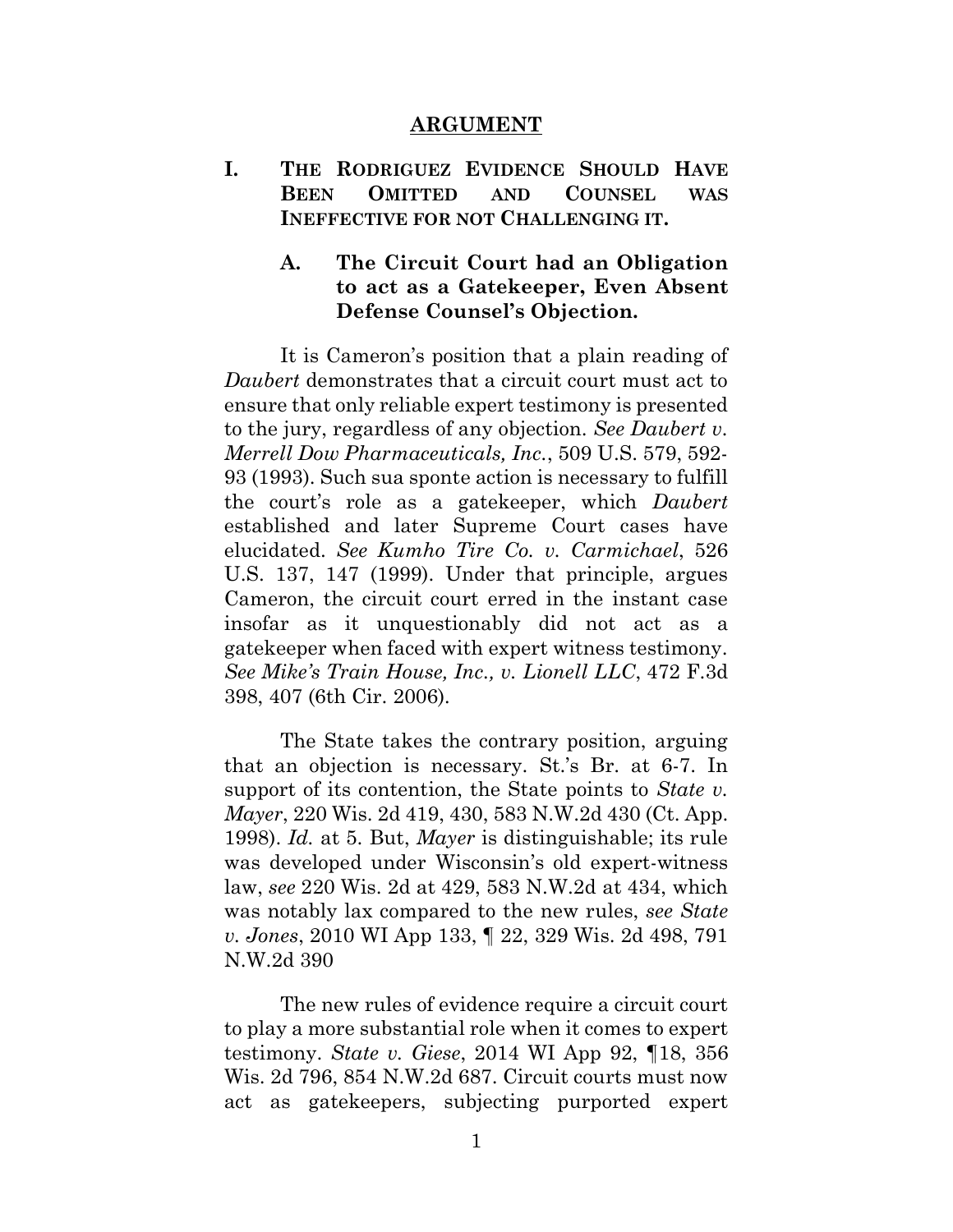testimony to the rigors of a *Daubert* analysis. *See State v. Kandutsch*, 2011 WI 78, ¶ 26 n.7, 336 Wis. 2d 478, 799 N.W.2d 865. While it is true that *Mayer* concluded that a circuit court has no obligation to vet an expert's testimony absent an objection, 220 Wis. 2d at 430, 583 N.W.2d at 434, that holding is of limited value under Wisconsin's new evidentiary rubric, *cf. Jones*, 2010 WI App 133, ¶ 22 (describing difference between Wisconsin's old evidentiary rule and FRE 702). Given the revised Wis. Stat. § 907.02 and *Daubert*'s application in Wisconsin, *Mayer*'s analysis is not controlling.

The State's contention that Cameron's argument should be rejected simply because it is unsupported by legal authority rests on a faulty premise. *See* St.'s Br. at 5. The authority to which Cameron cited in support of his argument—*Daubert*  itself—need not be supplemented with additional law. There is no higher court in the nation that the Supreme Court. That Court's articulation of the *Daubert* test and its application to the instant case is sufficient to demonstrate that the circuit court had an obligation to vet Rodriguez's testimony even absent an objection. Simply because lower courts from foreign jurisdictions have interpreted *Daubert* differently—as the State's brief argues<sup>1—is</sup> not determinative of the issue in Wisconsin. Instead, Cameron urges this Court to accept the proposition that a circuit court has an obligation to subject experts to *Daubert* regardless of counsel's objection.

<sup>&</sup>lt;sup>1</sup> The State quotes an unpublished Fifth Circuit case to show that a party must object to preserve a *Daubert* challenge. St.'s Br. at 6-7 (quoting *United States v. Bates*, 240 F.3d 1073, unpublished slip op. at \*3 (5th Cir. 2000). Under the rules of appellate procedure, *Bates* is of no relevance to this Court. Wis. Stat. § (Rule) 809.23(3)(a) ("An unpublished opinion may not be cited in any court of this state as precedent or authority . . .."). The State's reliance on it is misplaced.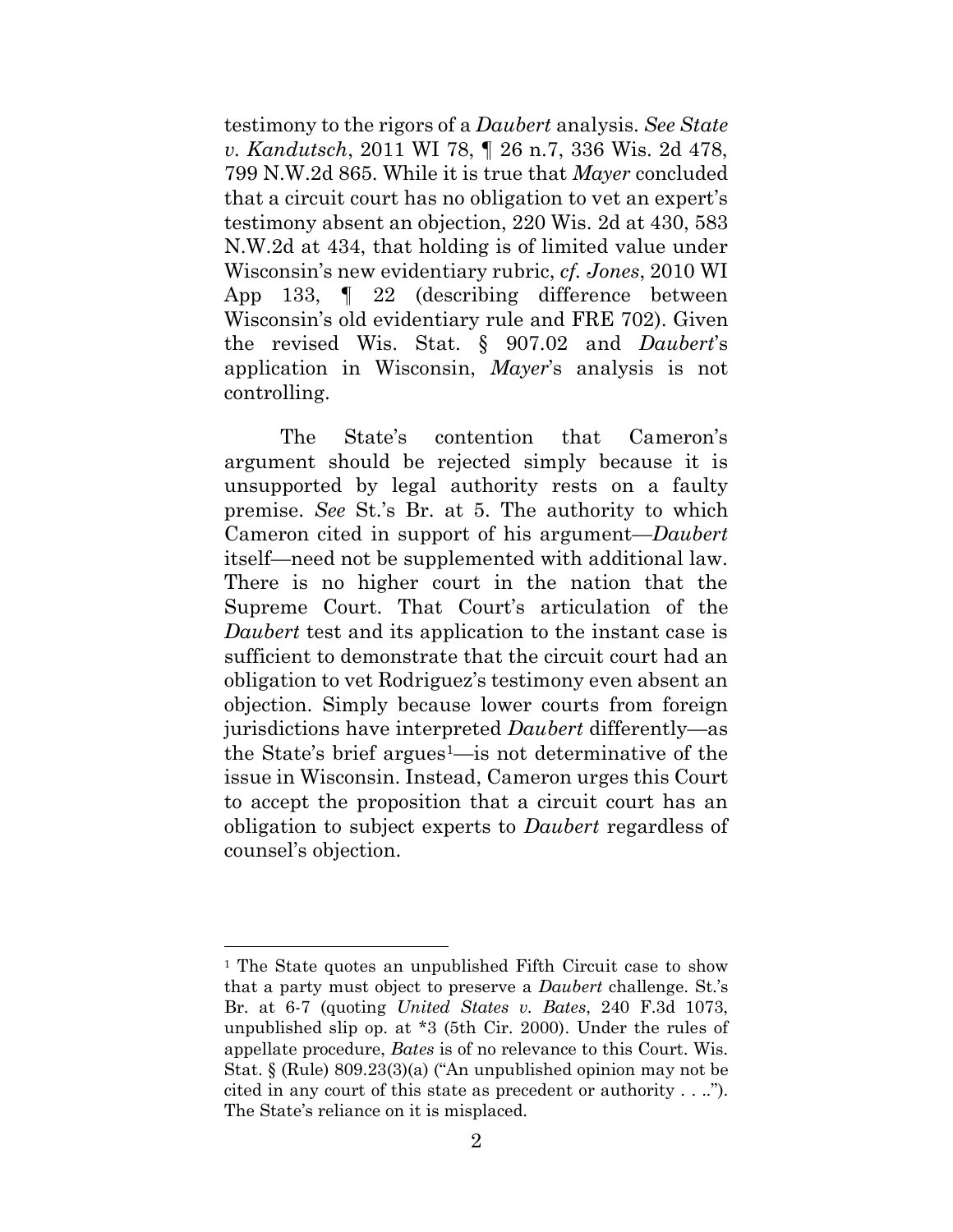## <span id="page-8-0"></span>**B. Regardless of who was Required to Initiate** *Daubert* **Vetting, the Rodriguez Evidence Would not Survive the Challenge.**

Determining the reliability of Rodriguez's testimony necessitates a rigorous examination of "the data on which [she] relie[d], the method by which [her] opinion [was] drawn from applicable studies and data, and [her] application of the data and methods to the case at hand." *EEOC v. Beauty Enterp., Inc.*, 361 F. Supp. 2d 11, 14 (D. Conn. 2005). In the instant case, Rodriguez offered no explanation as to whether her method of locating the cell phones "can be (and has been) tested.'" *Kumho Tire*, 526 U.S. at 149-50 (quoting *Daubert*, 590 U.S. at 592, 594). She offered nothing to show that it "'has been subjected to peer review and publication.'" *Id.* She gave no answers regarding any "'known or potential rate of error'" or "whether there are 'standards controlling the technique's operation.'" *Id.* On the record before this Court, there is simply not enough evidence to show that Rodriguez's data, her method, or her application of that method to the data was reliable. Rodriguez's testimony did not "substantiate [her] opinion" regarding the location of the cell phones. *Clark v. Takata Corp.*, 192 F.3d 750, 757 (7th Cir. 1999). Instead, it constituted the provision of "only an ultimate conclusion with no analysis" and was therefore "meaningless" under *Daubert*. *Id.*

The State asserts that Rodriguez's testimony would survive *Daubert* because the use of cell phone records to determine the location of cell phones is wellestablished. St.'s Br. at 18.

Contrary to the State's suggestion, the reliability of using cellular call data records to establish the location of a cellular device—as was done in the instant case—is widely disputed. *See* Aaron Blank, *The Limitations & Admissibility of Using*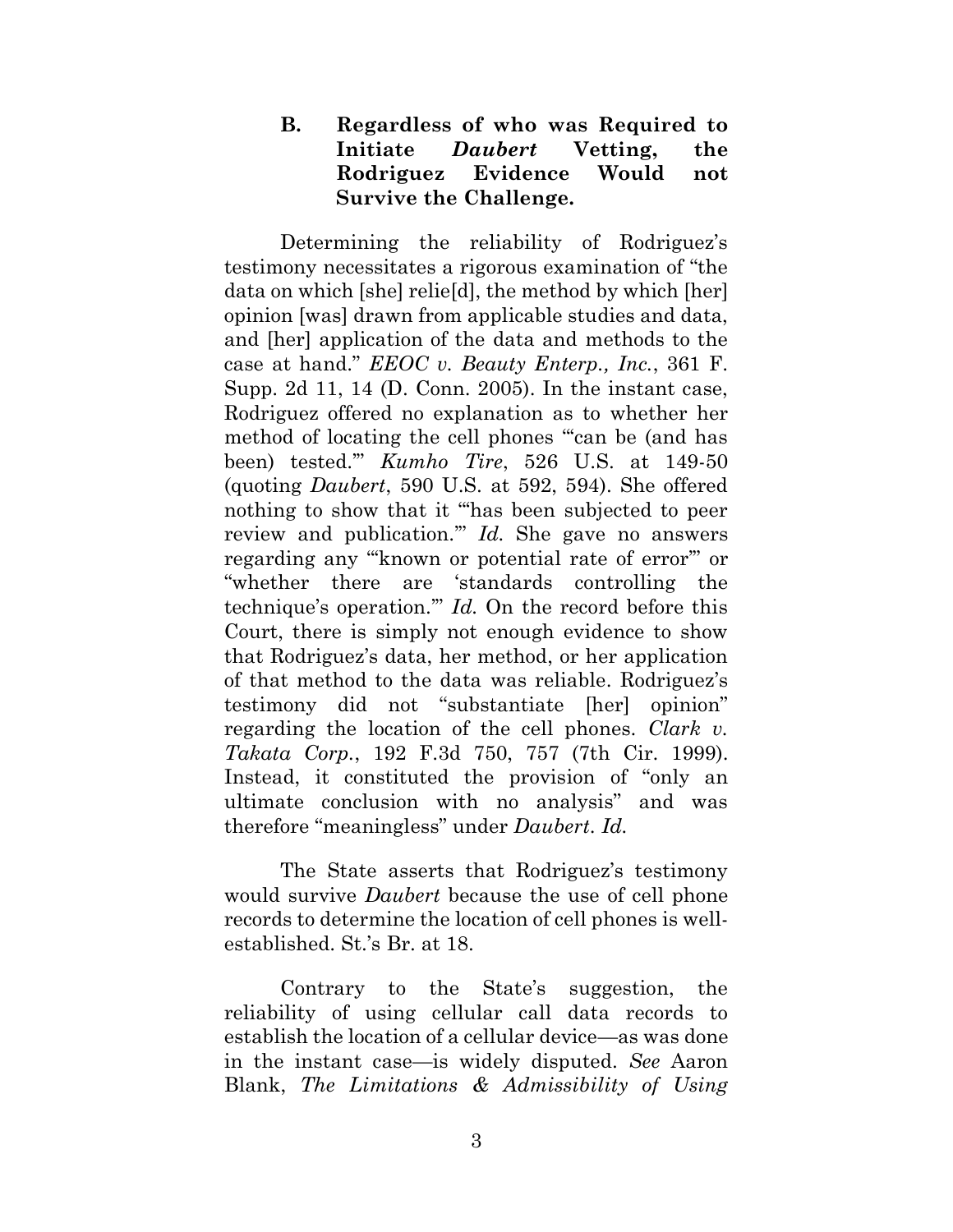*Historical Cellular Site Data to Track the Location of a Cellular Phone*, 18 Rich. J.L. & Tech. 3, 13-14 (2011) (available at http://jolt.richmond.edu/v18i1/ article3.pdf) ("[W]hen triangulation is not possible, the problem with using historical cell site records [to prove location] is that they "'were never intended to and do not indicate location of the [cell phone] in relation to any cell site.'" (footnote omitted)), Matthew Tart, et al., *Historic cell site analysis – Overview of principles and survey methodologies*, 8 Digital Investigation 185, 191- 192, 193 (2012) ("There are a range of factors which impact on the cell which a handset will select at a given location and therefore appear in the Call Data Record generated by a call at a specific location."), Michael Cherry, et al., *Cell Tower Junk Science*, 4 Nat'l Legal Aid & Def. Ass'n: Cornerstone Centennial 20 (2012) ("It takes simultaneous information from at least three different locations, to track a caller and determine his latitude and longitude."). The problems associated with using only tower connectivity data to locate a device were further detailed in Dr. van der Weide's report. The reliability of Rodriguez's conclusions—that particular phones were in particular locations at particular times—is not the forgone conclusion that the State suggests.

And, even so, merely because a thing is wellestablished does not mean that it is reliable. The use of forensic hair sample analysis was, for a long time, a well-accepted method by which to identify perpetrators. *See, e.g., State v. Hicks*, 202 Wis. 2d 150, 165-66, 549 N.W.2d 435 (1996). However, that wellaccepted methodology has since been rejected as unreliable. *See* Nat'l Research Council, *Strengthening Forensic Science in the United States: A Path Forward* 158-161 (Nat'l Acad. Press 2009). In 2009, the National Academy of Sciences recognized "the imprecision of microscopic hair analyses" and "found no scientific support for the use of hair comparisons for individualization in the absence of nuclear DNA." *Id.*  at 161. Largely because of the NAS report, the FBI in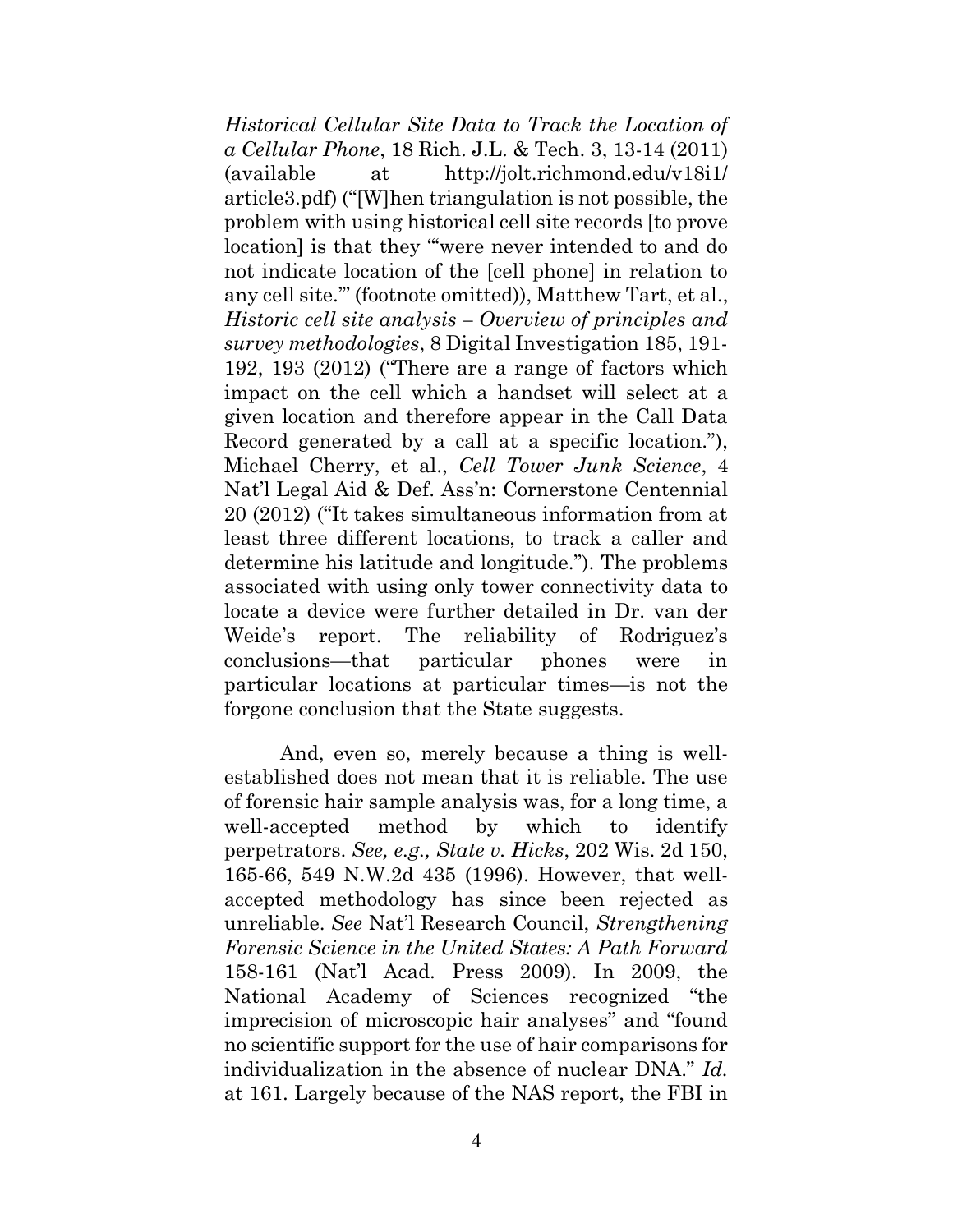2012 reexamined thousands of closed cases in which a person was convicted based on hair sample evidence. Spencer S. Hsu, *U.S. reviewing 27 death penalty convictions for FBI forensic testimony errors*, Washington Post, July 17, 2013 (available at http://wapo.st/1qP20Lc). The FBI's "review of forensic evidence has [since] found widespread problems" including "flawed forensic testimony" claiming to match a suspect's hair and "a crime-scene sample before DNA testing of hair became common." Spencer S. Hsu, *Federal review stalled after finding forensic errors by FBI lab unit spanned two decades*, Washington Post, July 19, 2014 (available at http://wapo.st/1oIkydK). Simply because a forensic technique is well-established is not determinative of its reliability. Nor does it demonstrate that a particular expert's data, methods, or application of the method to the data is reliable.

In fact, as Cameron has explained, Rodriguez's testimony is unhinged from reliable methods and principles. Cameron's Br. at 22-25. She based her conclusions on unscientific and unsupportable assumptions about radio wave propagation. *Id.* She failed to properly understand the functionality of the very cellular network about which she was testifying. Id. And, she was mute about any testing she had done to establish the viability of her assertions. *Id.* As such, her testimony was unreliable and she was unqualified to offer it. *See Kumho Tire*, 526 U.S. at 149-50.

Relevantly, the State does not rebut Cameron's assertion that Rodriguez was not qualified to offer expert testimony. But, as the proponent of the evidence, it was the State's burden to establish Rodriguez's qualifications. A case from which the State quotes at length in its response is demonstrative of what was missing from Rodriguez's testimony. *See*  St.'s Br. at 18-19 (quoting *In re Application of the United States for an Order for Prospective Cell Site Location Information on a Certain Cellular Telephone*,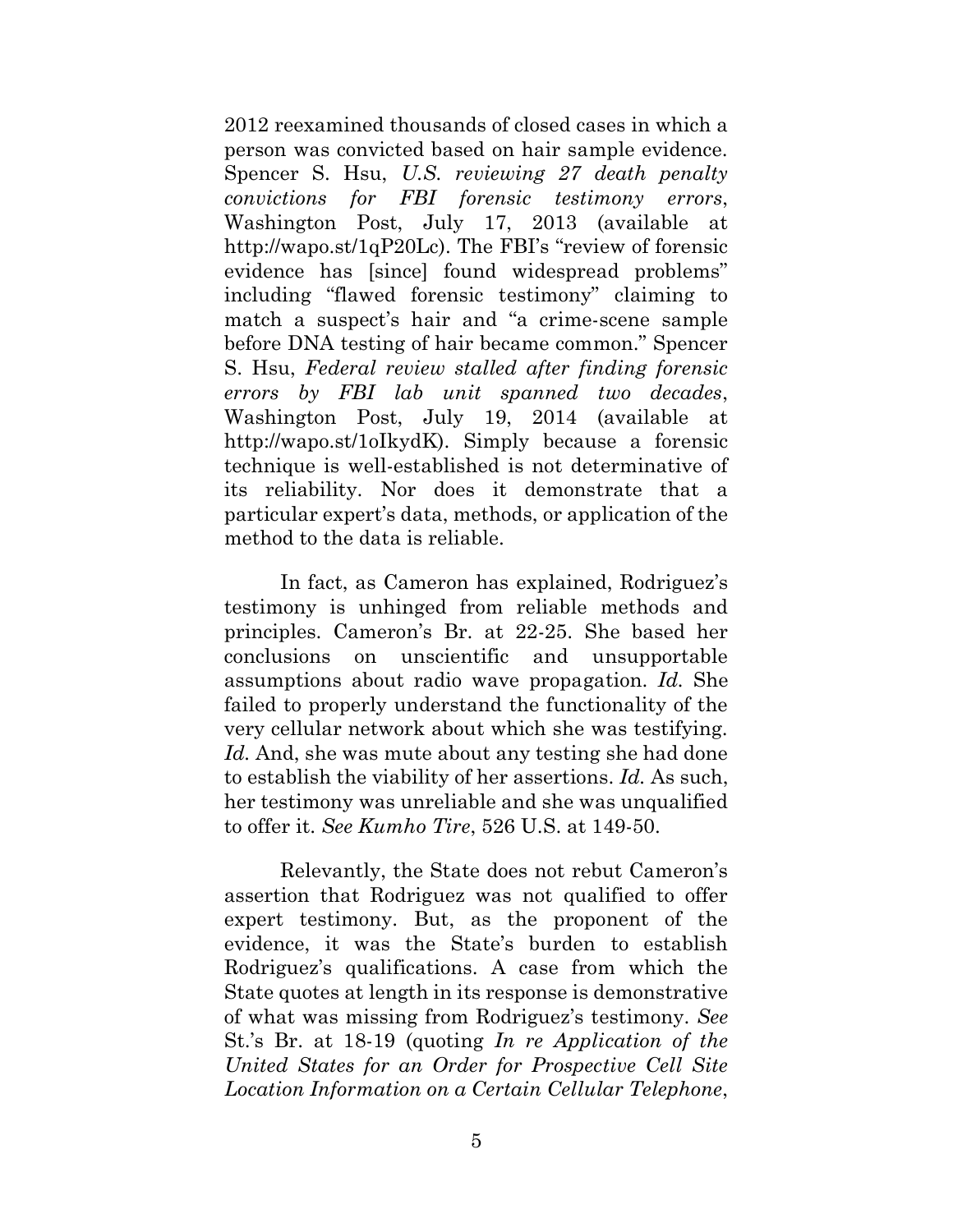460 F. Supp. 2d 448 (S.D.N.Y. 2006)). Across four paragraphs, the Southern District details facts about cellular telephone transmissions that were wholly absent from Rodriguez's testimony. *In re Application for Order*, 460 F. Supp at 450-51. As but one example, the court explains the fact that it is not the *nearest* tower to which a phone likely will connect, but rather the tower from which the phone is receiving the *strongest* signal. *Id.* Rodriguez's failure to note even that simple proposition is exemplary of her lack of qualification to testify as an expert about where certain phones were located at certain times.

Thus, on the record before this Court and pursuant to Wisconsin's evidentiary law, Rodriguez's testimony regarding the location of certain cell phones at certain times was improper expert testimony. It should have been excluded. As a gatekeeper, the circuit court should have prevented it from going to the jury.

Even if this Court does not agree that the circuit court had a duty to exclude Rodriguez's testimony absent an objection, then Cameron's counsel was deficient and prejudicial for not objecting because that inaction allowed improper evidence to go to the jury as a key component of the State's case. <sup>2</sup> *Strickland v. Washington*, 466 U.S. 668, 687, 694 (1984).

<sup>2</sup> Of course, before trial counsel can ultimately be deemed deficient, he would have to be offered an opportunity to explain why he did not object. *See State v. Machner*, 92 Wis. 2d 797, 285 N.W.2d 905 (Ct. App. 1979). Cameron argued for a *Machner* hearing below, R.42:20, and again in his first brief to this Court, Cameron's 1st Br. at 34-35.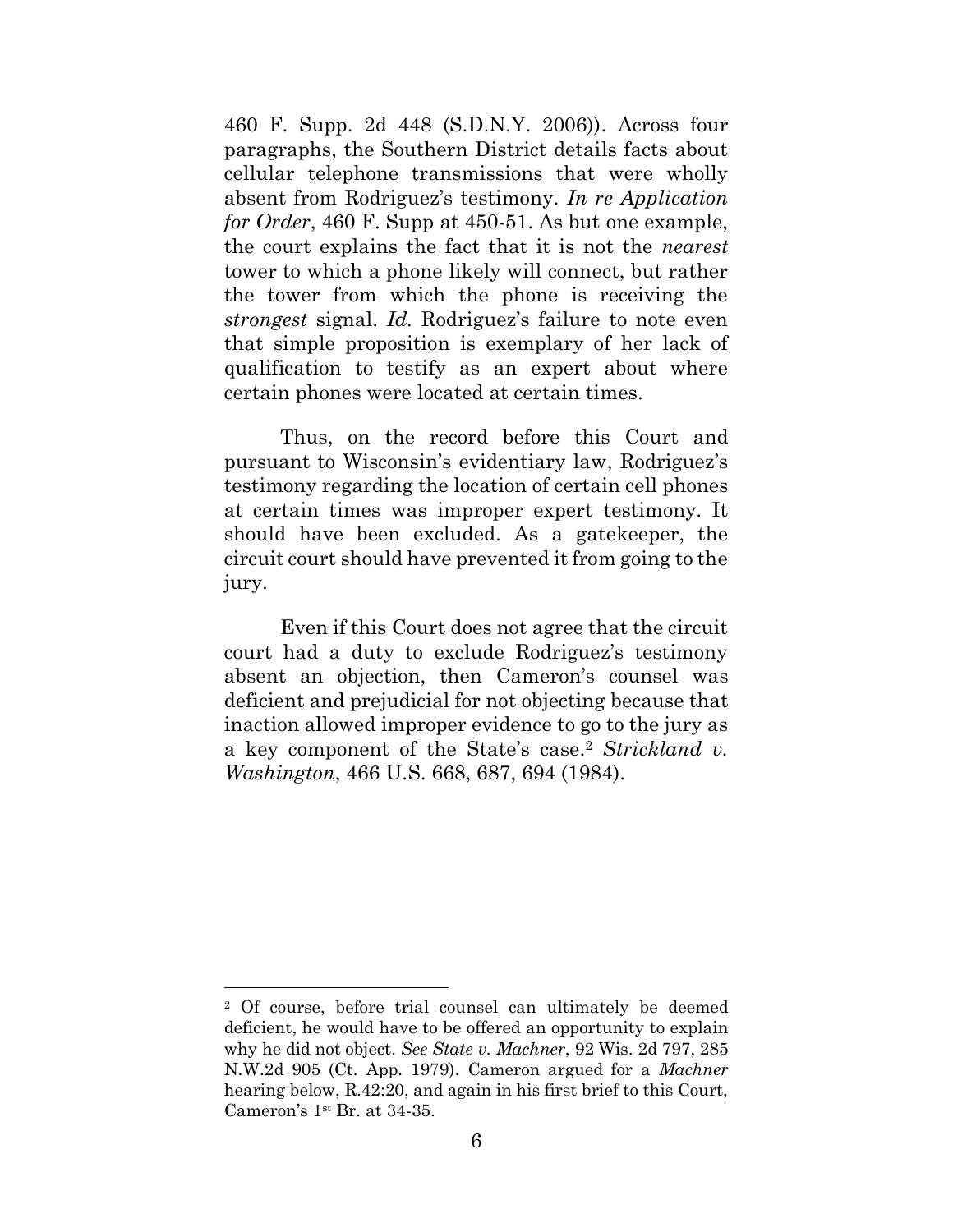<span id="page-12-0"></span>**C. Even if the Rodriguez Evidence Would Have Survived a** *Daubert*  **Challenge, Cameron's Counsel Should Nonetheless Have Attacked it.** 

Admissibility is not determinative of believability. Simply because evidence can be admitted does not mean that it cannot be diminished before the jury. Cameron's counsel should have attacked Rodriguez's testimony, even if it was admissible.

However, Cameron's attorney never presented any testimony regarding the problems inherent to Rodriguez's use of cell tower connectivity to opine on the location of a cellular device. In the absence of such testimony, the jury never heard about the limits of call record data to establish phone location. It never heard about the limits of radio wave propagation and the effect that an urban environment can have on cell tower connectivity. It never heard about cell towers becoming overloaded and not being able to service a call from a phone within range. It never heard that the strongest signal, not the nearest one, is determinative of connectivity. It never heard that even text messages get routed through a cell tower, despite Rodriguez's claim to the contrary. It never heard that the area serviceable by a tower is not so clearly defined as Rodriguez purported.

Instead, the jury was presented with only Rodriguez's unscientific and unsupportable assumptions about the connectivity of cellular devices and cell towers across a cellular network. Those assumptions formed the basis of Rodriguez's conclusions that certain phones were in certain places at certain times.

A defense expert like Dr. van der Weide could have explained the problems with Rodriguez's assumptions, detailed the limitations inherent to the method that she applied, and shot holes in the State's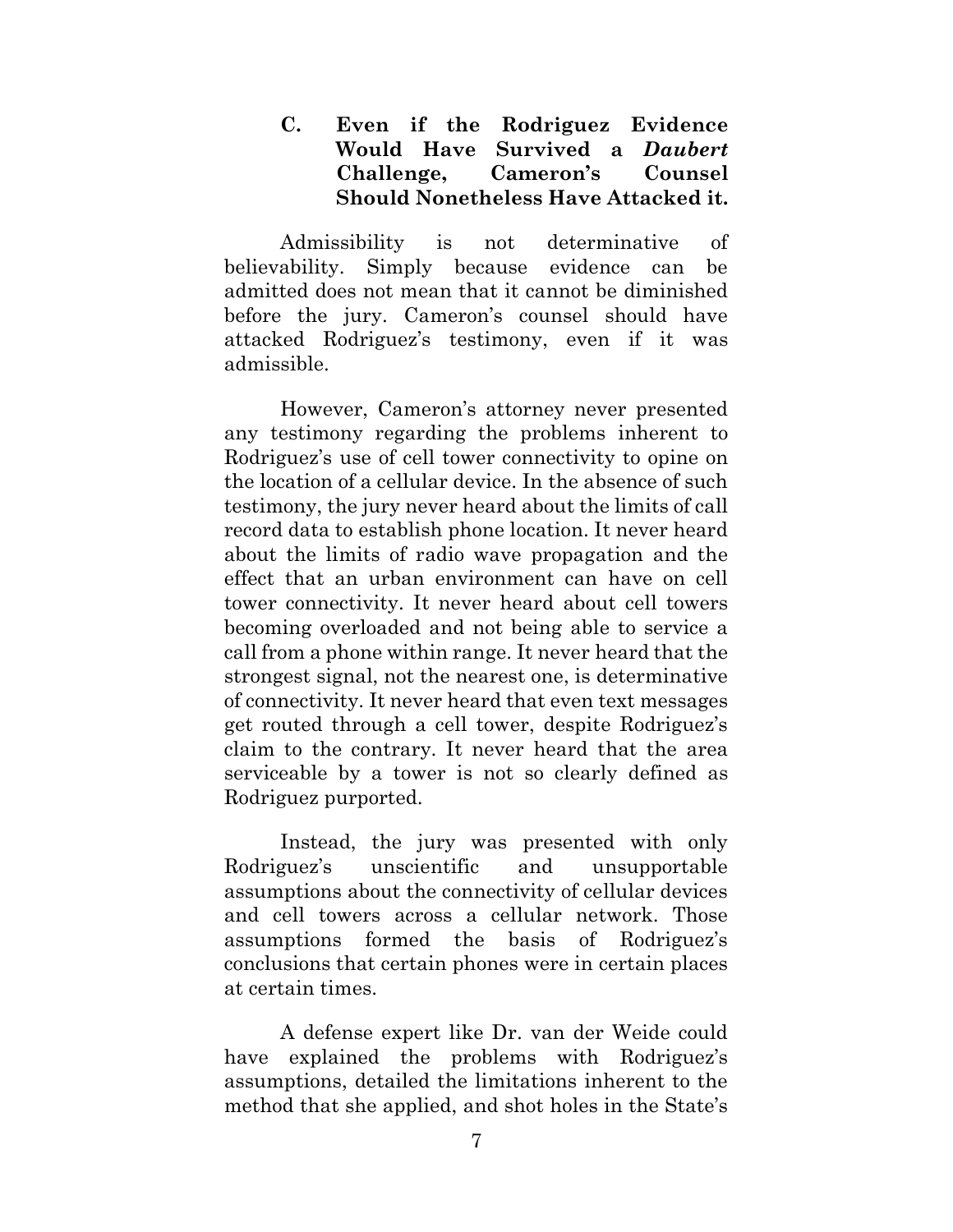claim that the call record data established that certain phones were in certain places at certain times. Diminishing the reliability of Rodriguez's methods and conclusions by testimony from a defense expert would have bolstered Cameron's defense by striking a blow to important evidence that the State used to argue the believability of its key witness. The failure to attack the Rodriguez evidence strikes any confidence in the outcome, and renders counsel's performance both deficient and prejudicial.<sup>3</sup>

Thus, even if the Rodriguez evidence could have been admitted, his counsel was ineffective in not rebutting it. *See Strickland*, 466 U.S. at 687, 694.

## <span id="page-13-0"></span>**II. THE PROSECUTOR'S CLOSING ARGUMENT WAS PLAIN ERROR WARRANTING A NEW TRIAL, AND CAMERON'S ATTORNEY WAS INEFFECTIVE FOR NOT OBJECTING.**

Cameron asserts error in the prosecutor's closing argument on grounds of both plain error and ineffective assistance for failure to object.

The State rightly points out that, in the plain error context, this Court must look to "the entire record of the trial" to ascertain whether "the statements 'so infected the trial with unfairness as to make the resulting conviction a denial of due process.'" *State v. Miller*, 2012 WI App 68, ¶19, 341 Wis. 2d 737, 816 N.W.2d 331 (quoting *State v. Davidson*, 2000 WI 91, ¶ 88, 236 Wis. 2d 537, 613 N.W.2d 606); *see also*  St.'s Br. at 10.

<sup>3</sup> Again, a hearing would be necessary to ultimately decide counsel's deficiency, and Cameron has argued for one. *See supra*  at 5 n.2. But, as Cameron has alleged, either objecting or presenting an expert would have advanced his defense and there is nothing in the record to show counsel's failure to act reasonable. It is up to counsel's testimony to explain the reasonableness of his actions, and a hearing is thus warranted.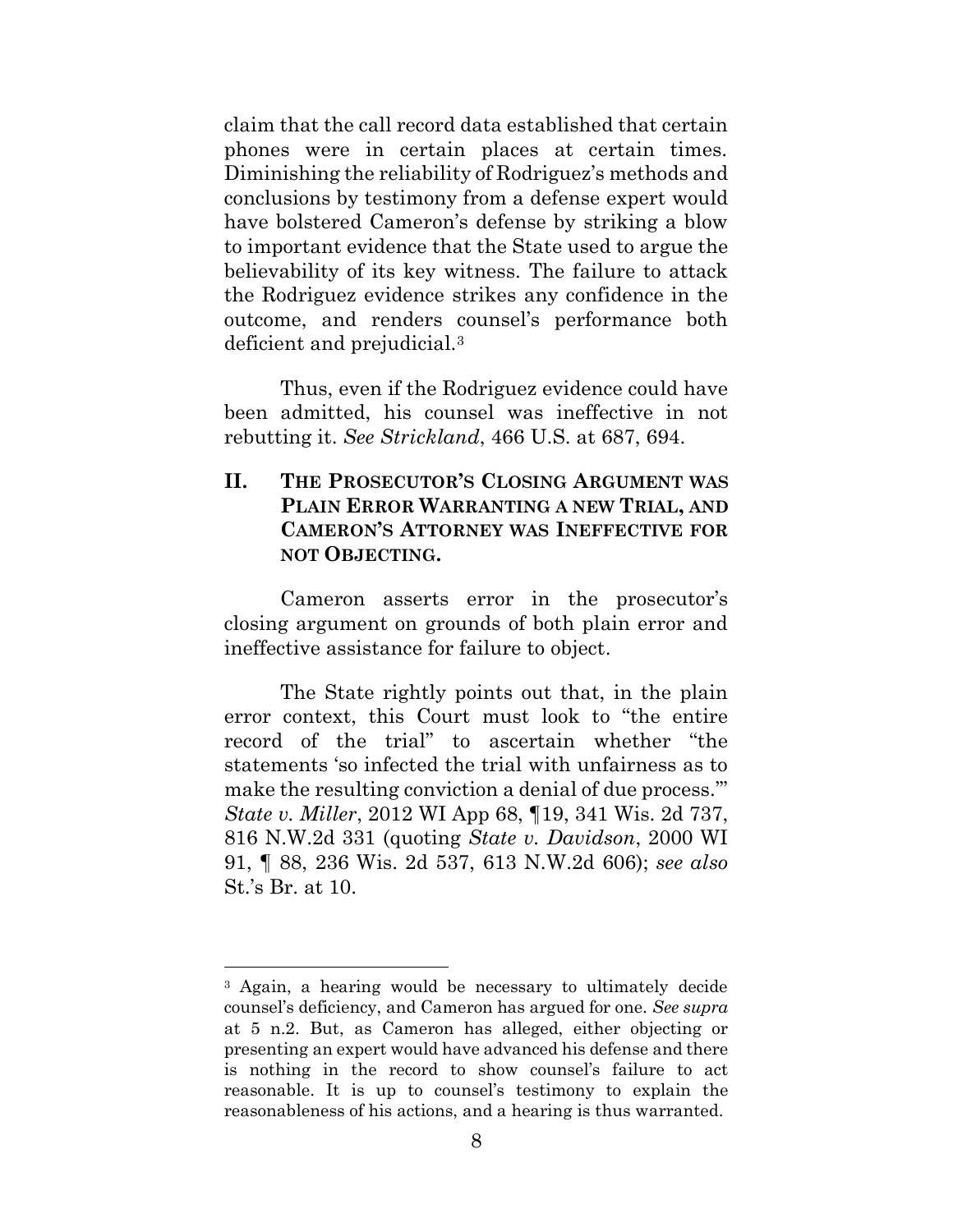In the instant case, the record demonstrates that the prosecutor's attestation of belief in Mr. Smith's truthfulness was not limited only to closing. The prosecutor's direct examination of Smith was permeated with leading questions meant to establish before the jury the truthfulness of his inculpatory statement:

- "And you had to tell us the truth, correct?" (R.80:94);
- "And no deals were made at this time; you are basically told you got to come in and you got to tell us the truth; and then we'll decide if you get a deal?" (*Id.*:94)
- "Now, after this truthful statement, which is what you signed the agreement for . . .." (*Id.*:97);
- "Your deal is contingent upon truthful testimony, isn't it?" (*Id.*:102)
- "You weren't honest with detectives at first, but eventually you did tell them the truth, did you not?" (*Id.*:102)

Then, in closing, the prosecutor revived the same theme that he started by leading Smith through his direct examination. (R.82:21-22.) He told the jury that Smith was truthful only when he admitted his involvement in Cameron's crime. (*Id.*) The prosecutor repeated that opinion at least three times. (*Id.*) And, he juxtaposed the asserted truthfulness of Smith's inculpatory statement against the lie that was Smith's first statement, which denied any involvement in the crime. (*Id.*)

Thus, the prosecutor's comments in closing about Smith's truthfulness were not some isolated event. Instead, they were the culmination of a theme that the prosecutor began during Smith's direct examination. A full review of the record shows that the prosecutor's comments on Smith's truthfulness "so infected the trial with unfairness as to make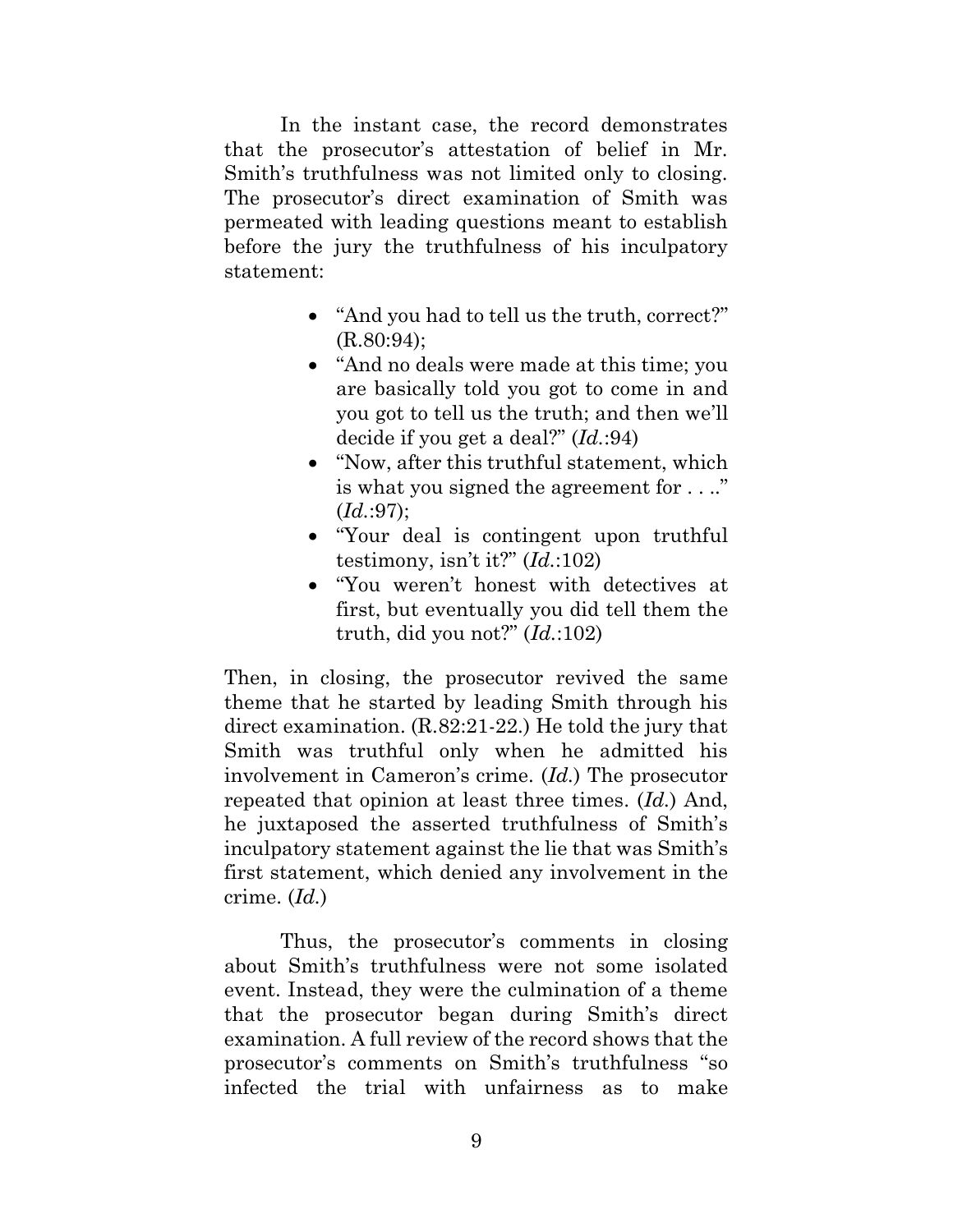[Cameron's] conviction a denial of due process." *Miller*, 2012 WI App 68, ¶ 19 (quoted authority omitted). The comments were thus plain error and warrant a new trial.

But, even if the error in the prosecutor's comments is not plain, it was objectionable. Cameron's trial counsel should have objected; that he did not was both deficient and prejudicial.<sup>4</sup>

## <span id="page-15-0"></span>**III. LACK OF SUCCESS ON THE MERITS OF CAMERON'S ALTERNATIVE CLAIMS IS A CONDITION PRECEDENT TO RELIEF IN THE INTERESTS OF JUSTICE.**

The State argues that Cameron is not entitled to relief in the interests of justice because his alternative claims do not merit relief. St.'s Br. at 26. To the State, otherwise meritless claims cannot stand as a ground for relief in the interest of justice. *Id.* ("Larding a final catch-all plea for reversal with arguments that have already been rejected adds nothing; zero plus zero equals zero." (quoted authority & alteration omitted)).

However, for this Court to properly exercise its discretion under Wis. Stat. § 752.35, it must first consider and determine any alternative claims "unsuccessful" before deciding "that reversal is nevertheless appropriate" in the interests of justice. *State v. Kucharski*, 2015 WI 64, ¶ 43, 363 Wis. 2d 658, 866 N.W.2d 697. Thus, simply because Cameron's alternative claims do not warrant relief does not dictate that interests of justice reversal is unavailable. Id. Instead, so holding is a condition precedent to interests of justice relief. *Id.*

Thus, even if this Court determines that Cameron's alternative claims lack merit, that alone does not elimintate his right to relief in the interests of justice. Instead, under *Kucharski*, so holding is

<sup>4</sup> *See supra* at 6 n.2 & 8 n.3.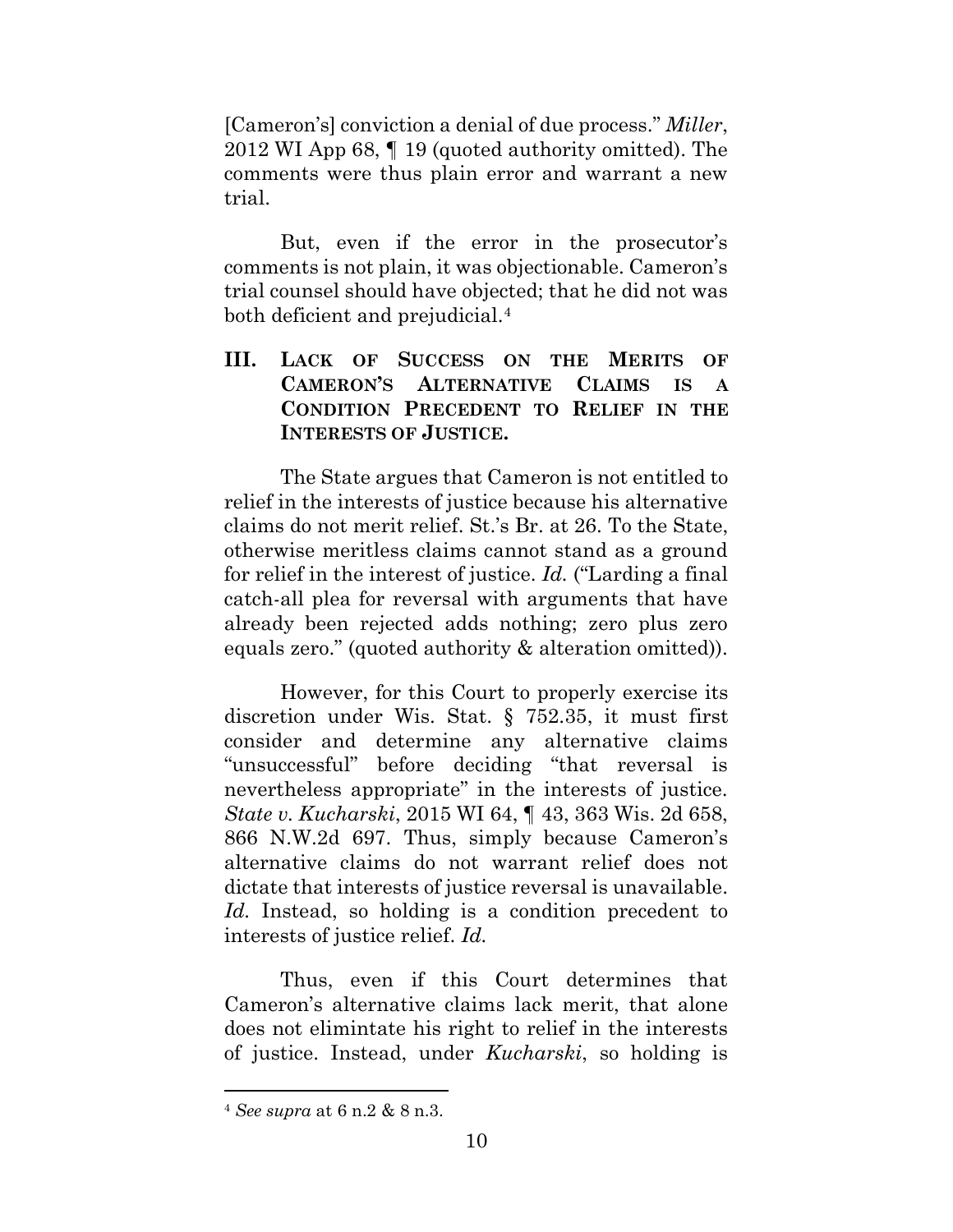required before Cameron can benefit from reversal in the interests of justice. *Id.* 

### **CONCLUSION**

For those reasons and the reasons stated more fully in his first brief, Cameron asks this Court to grant him a new trial. In the alternative, he asks this Court to remand his case for a hearing on his ineffective assistance claim.

Dated this 30th day of December, 2015.

Matthew S. Pinix Attorney for Defendant-Appellant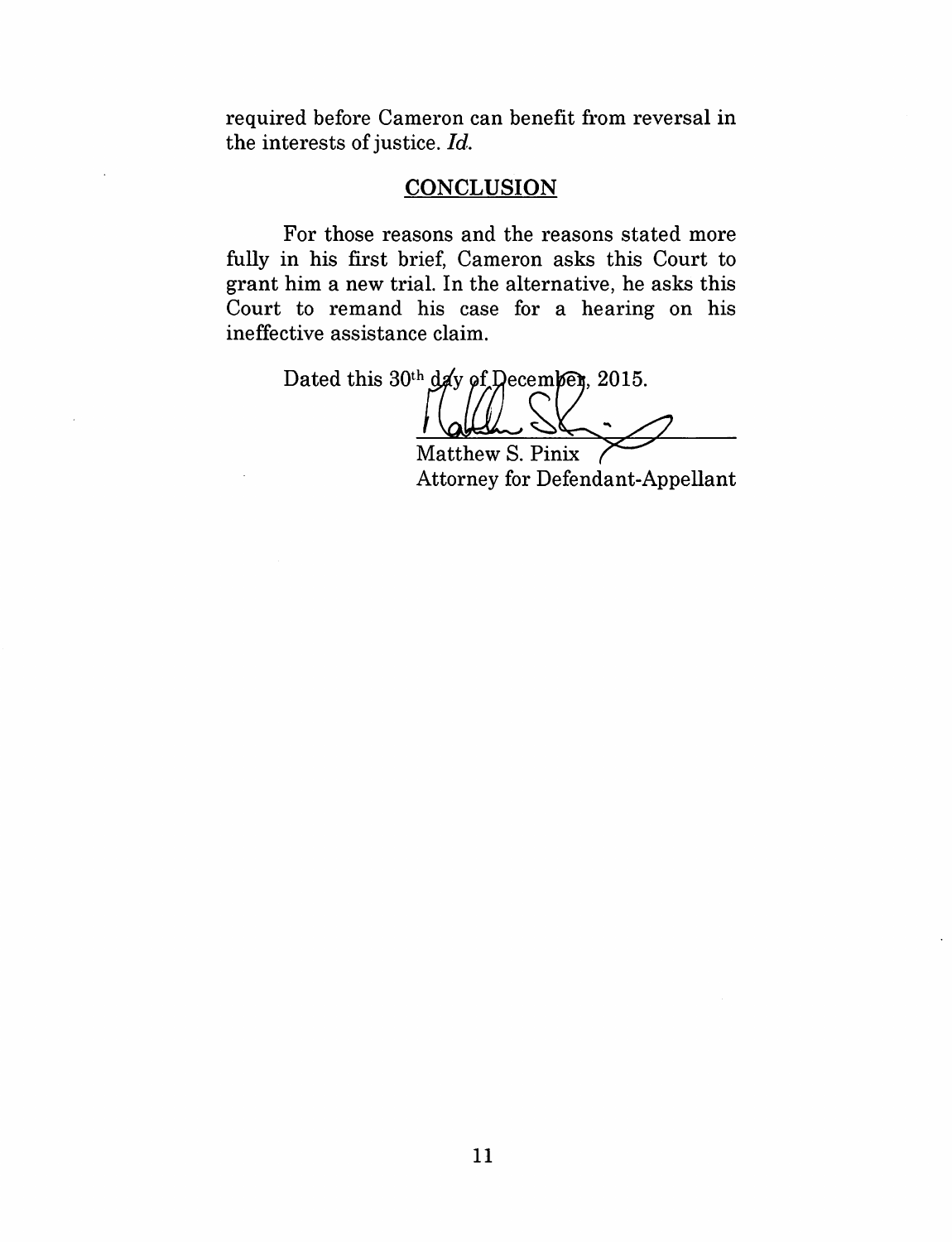#### **CERTIFICATION**

I certify that this brief conforms to the rules contained in Section 809.19(8)(b) and (c) for a brief produced using a proportional serif font, minimum printing resolution of 200 dots per inch, 13 point body text, 11 point for quotes and footnotes, leading of minimum 2 points, maximum of 60 characters per full line of body text. The length of this brief is 2, 982 words, as counted by the commercially available word processor Microsoft Word.

I further certify that I have submitted an electronic copy of this brief, excluding the appendix, if any, which complies with the requirements of Section 809.19(12).

I further certify that this electronic brief is identical in content and format to the printed form of the brief filed as of this date. A copy of this certificate has been served with the paper copies of this brief filed with the Court and served on all opposing parties.

Dated this 30th day of December, 2015.

Matthew S. Pinix Attorney for Defendant-Appellant